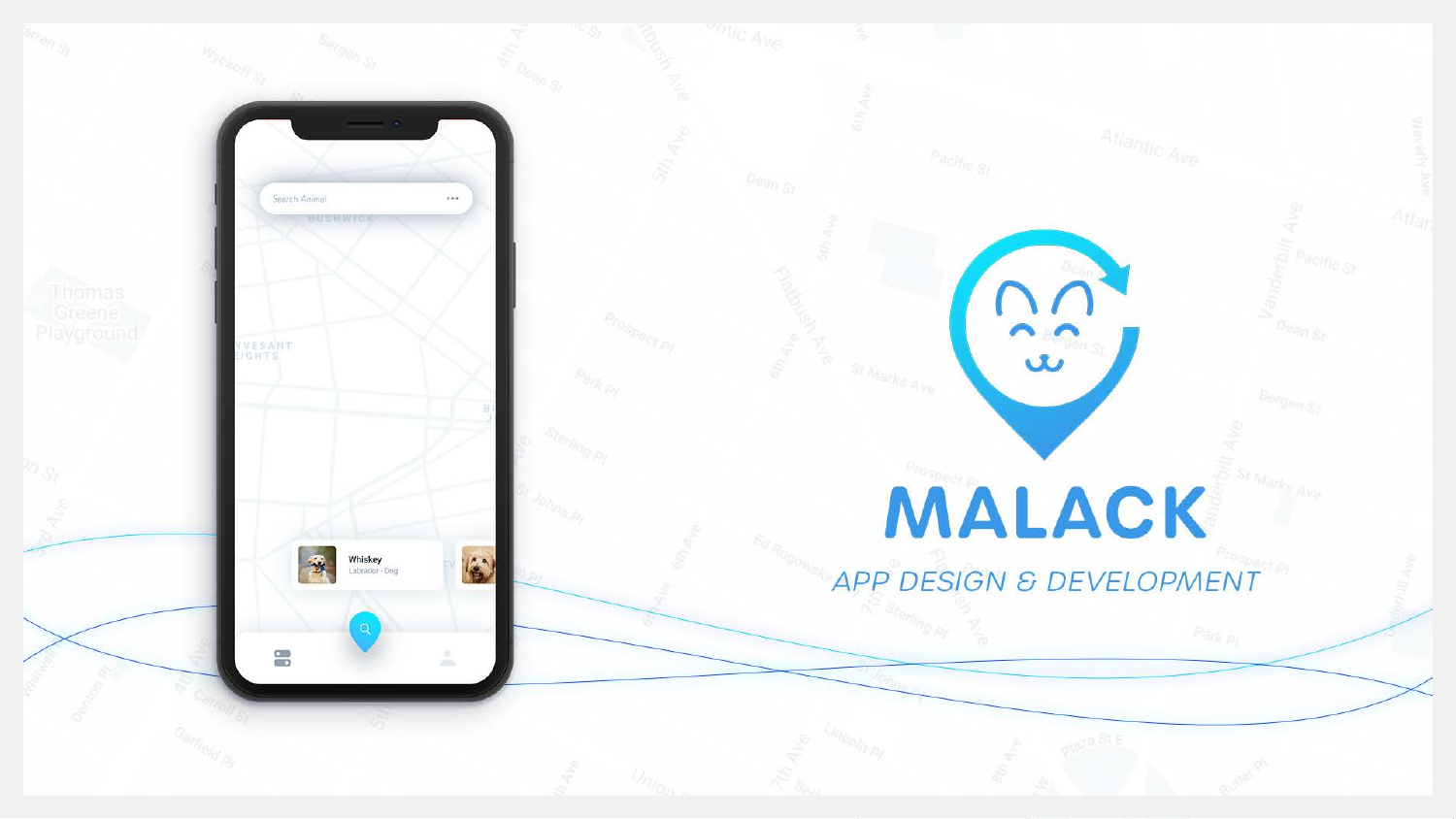

To build a hypothetical animal tracking app using HTML, CSS, and JavaScript. The designed app is an app where you can add a dog on your current location on the map. The intention of the app is to track down dogs in differ ent areas and location. These data can be useful in the future to know various facts like what type of dog or dog breed or dog breed type is popular in a particular area of location.

On the other hand, the primary goal of building this app is to explore the coding languages for mobile app development. The technologies used in this app are HTML5, CSS3, Sass, JavaScript, jQuery, jQuery Mobile. Talking about designing tools, the app is designed using Adobe Design software including Adobe XD, Photoshop and Illustrator.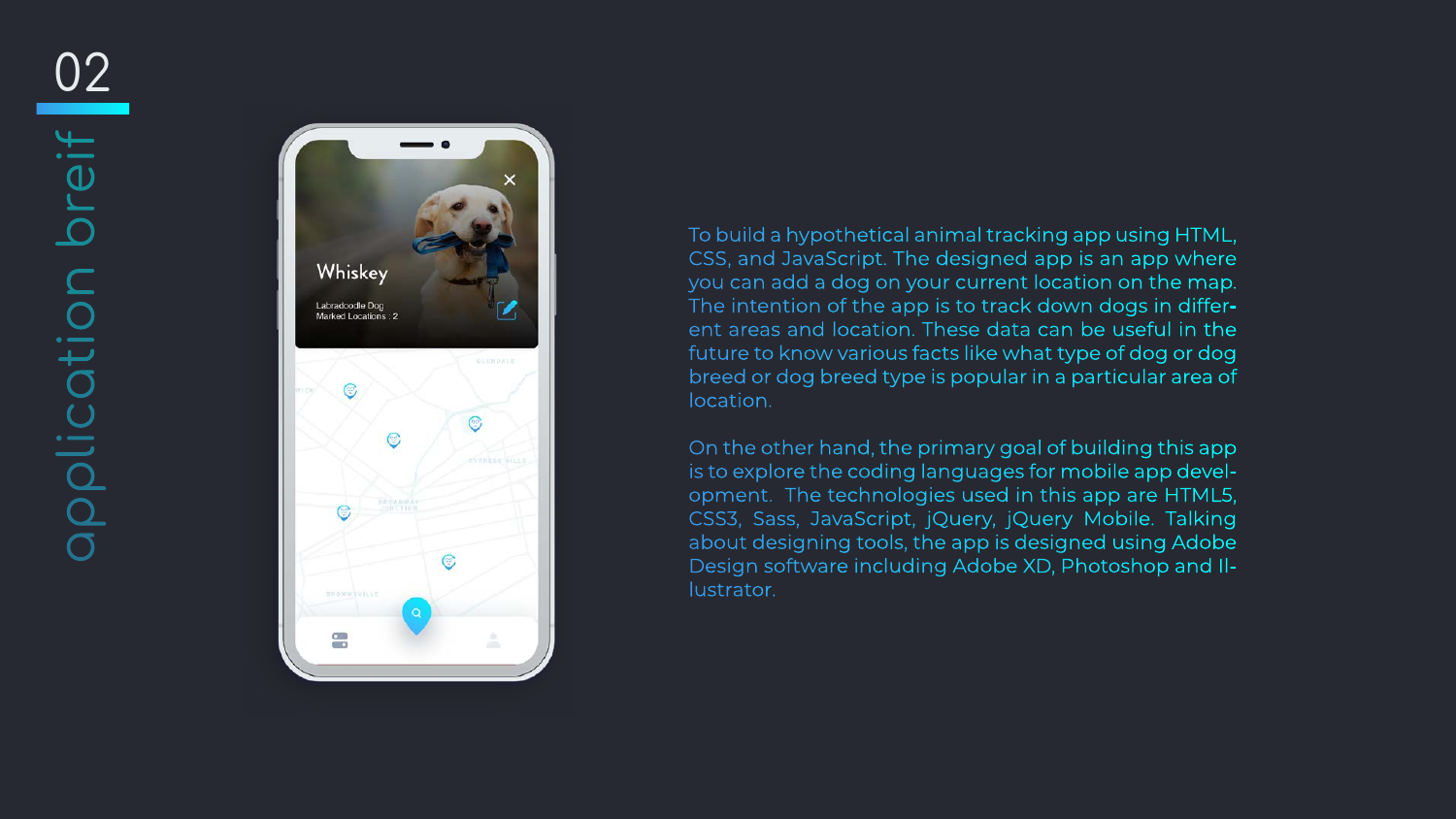# Tasks

- Brainstorming for the names.
- Design a logo for the app.
- List the features to be added in the app.
- Design style guide.
- Prepare wireframes.
- Run user testing.
- Design High-Fidelity wireframes.
- Develope the app with HTML, CSS, and JS.

### Features

- Features
- **•** Track a particular dog.
- **•** Track based on the breed.
- Add a location to a dog.
- Edit a dog's information.
- Add a new location to a particular dog.



### Parth Patel

2375 Lombard St

#### ABOUT ME

Hello! My name is Parth and I live in alluring San Francisco, CA. I am deeply in love with the views of the city from marina greens. Other than that, I love coffee roasters in the city and have tried almost every coffee roaster in the city.

Email

liquidcharcoal@icloud.com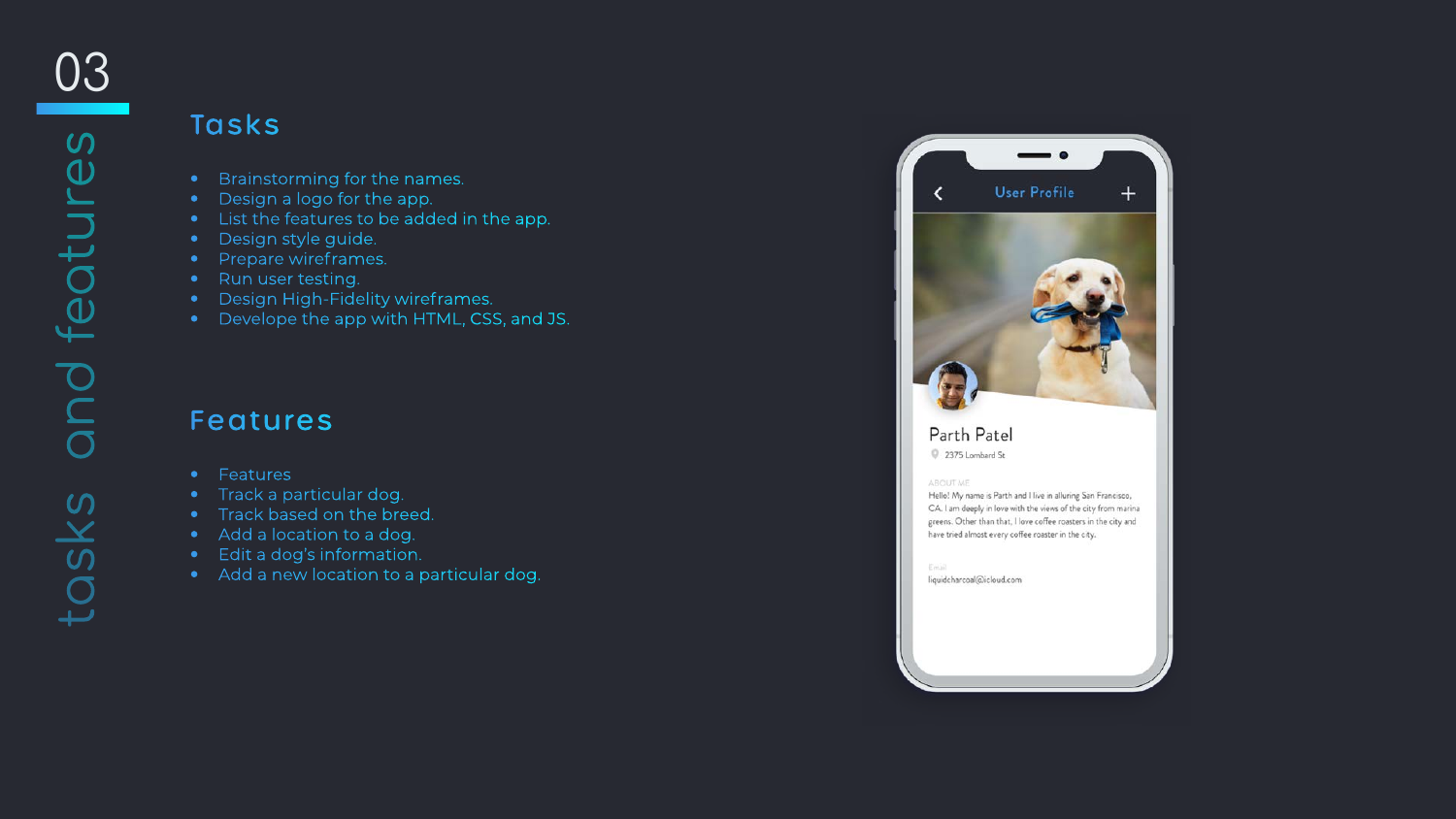

#### Logo Structure



#### Iconography and Illustrations



#### Typography

## Brandon Grotesque

Subtitle, Body text, Button text, Description

Medium

ABCDEFGHIJKLMNOPQRSTUVWXYZ abcdefghijk|mnopqrstuvwxyz<br>1234567890

Bold

ABCDEFGHIJKLMNOPQRSTUVWXYZ abcdefghijklmnopqrstuvwxyz<br>1234567890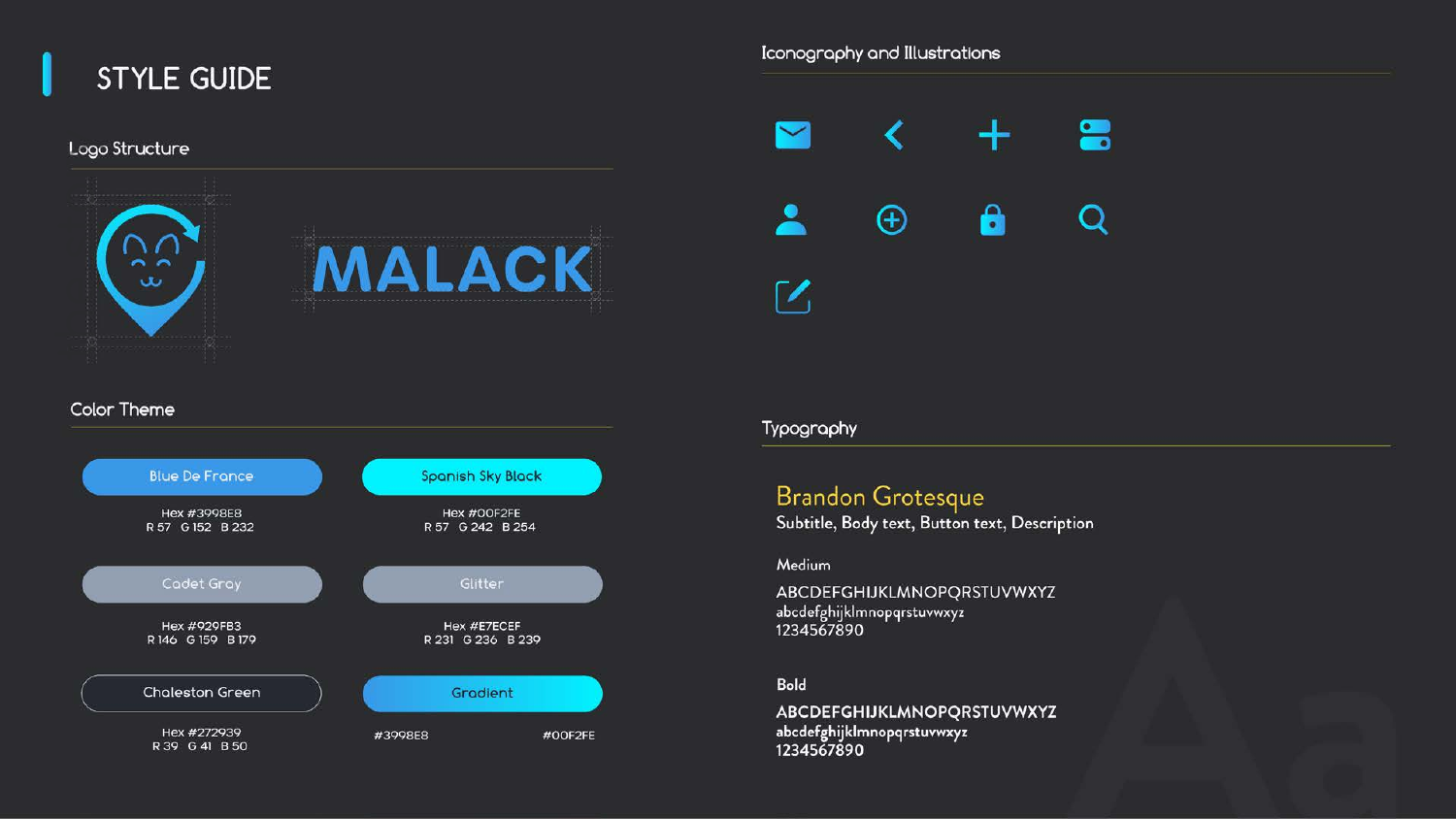05  $\begin{array}{c} \uparrow \\ \downarrow \end{array}$ flowchor



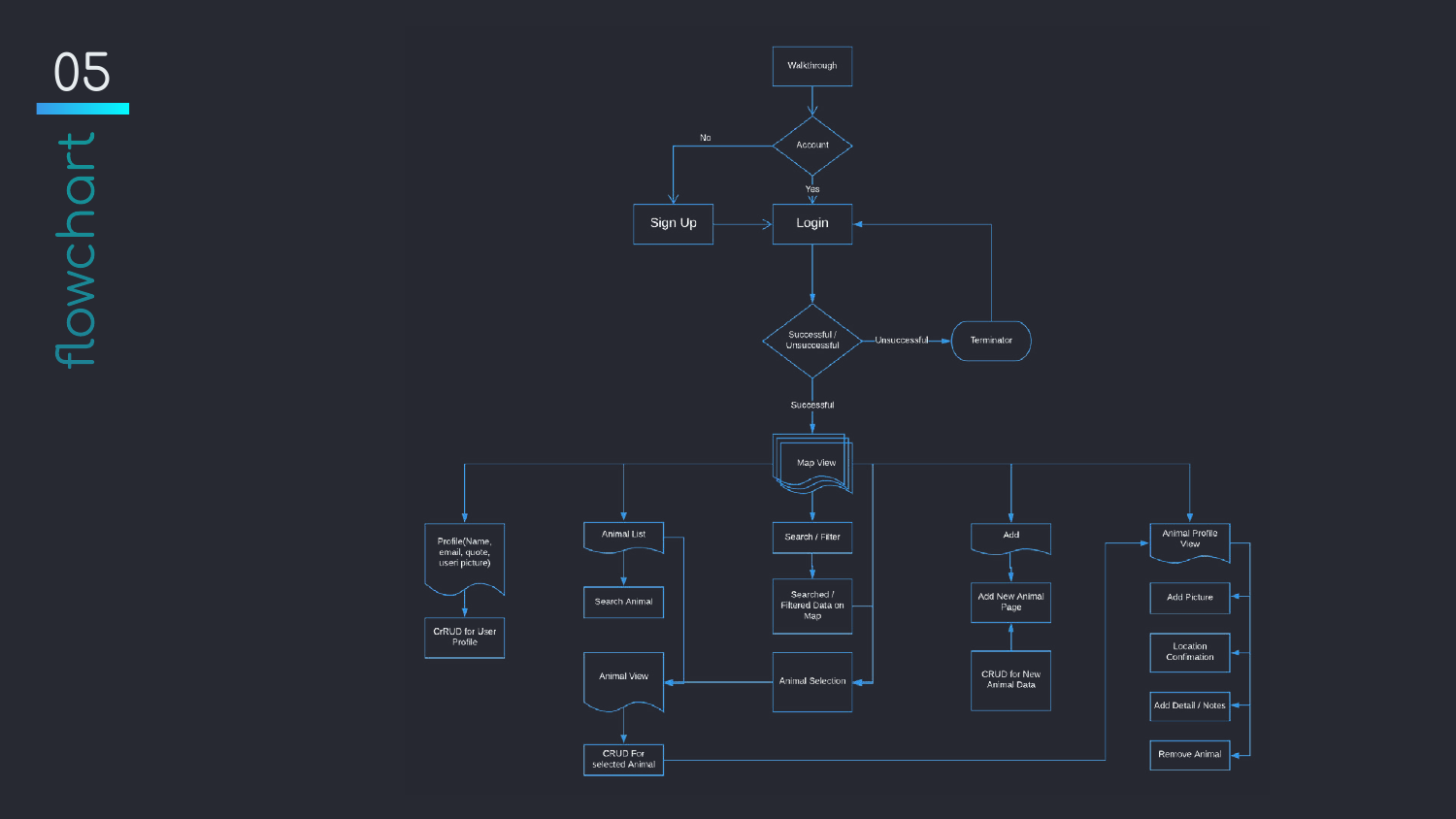06<u> Tanzania (</u> Skeleton skeleton

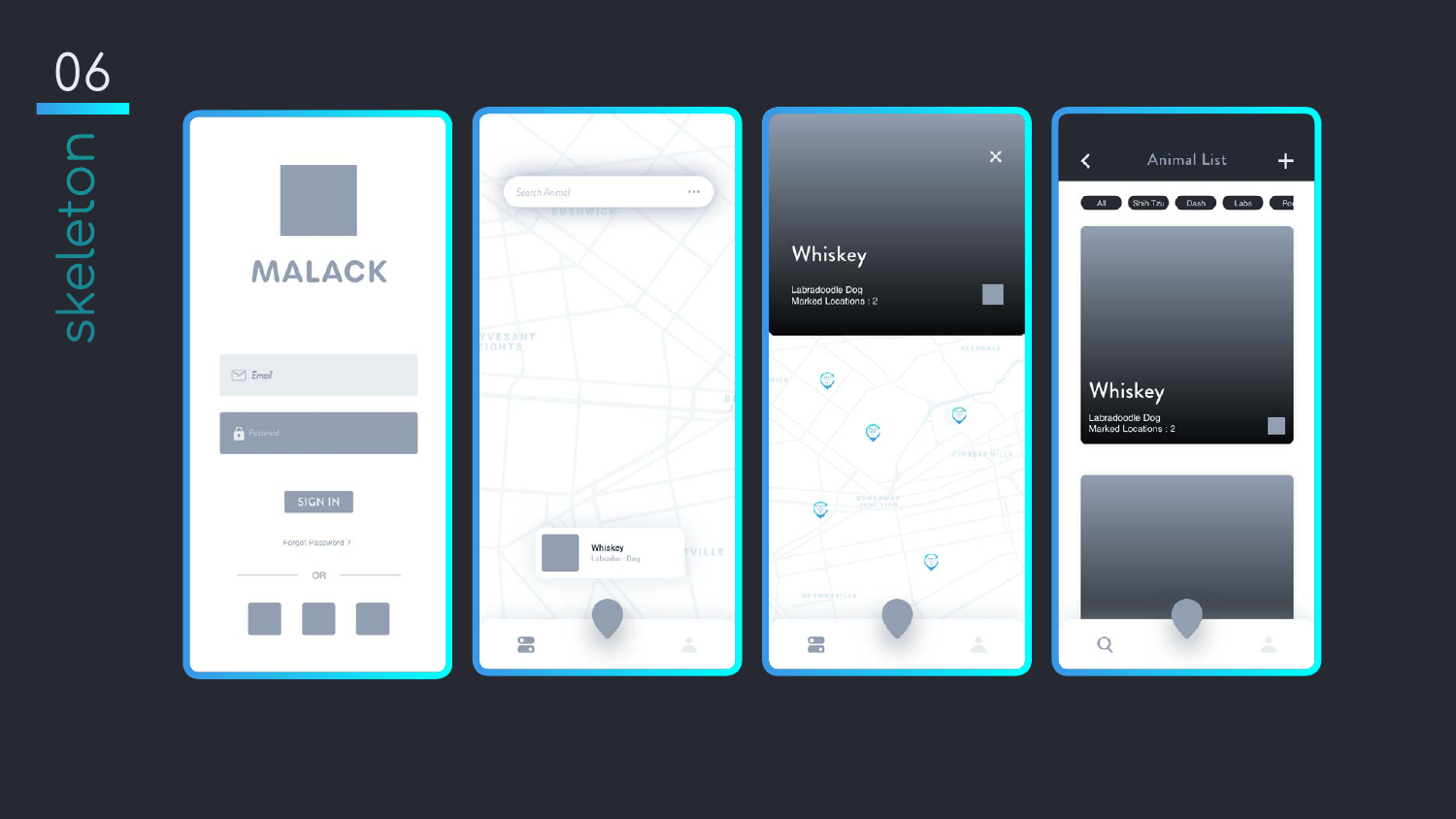07 skeleton

| Add Animal Profile<br>$\pm$ | <b>Edit Profile</b> |
|-----------------------------|---------------------|
|                             |                     |
| $\oplus$                    | $\bigoplus$         |
| Upload Image                | Upload Image        |
| Name:                       | Name:               |
| Breed:                      | Breed:              |
| Type:                       | Type:               |
| Done                        | Do                  |
|                             |                     |
|                             |                     |

### User Profile

#### $+$

### Parth PATEL

2375 Lombard St

#### ABOUT ME

Hello! My name is Parth and I live in alluring San Francisco, CA. I am deeply in love with the views of the city from marina greens. Other than that, I love coffee roasters in the city and have tried almost every coffee roaster in the city.

Email

liquidcharcoal(@icloud.com

|          | <b>Edit Profile</b> |      |
|----------|---------------------|------|
|          |                     |      |
|          |                     |      |
|          |                     |      |
|          | $^{+}$              |      |
|          |                     |      |
|          | Upload Image        |      |
| Name:    |                     |      |
|          |                     |      |
| About:   |                     |      |
| Address: |                     |      |
|          |                     |      |
| Email:   |                     |      |
|          |                     |      |
|          |                     |      |
|          |                     | Done |
|          |                     |      |

 $\overline{\phantom{a}}$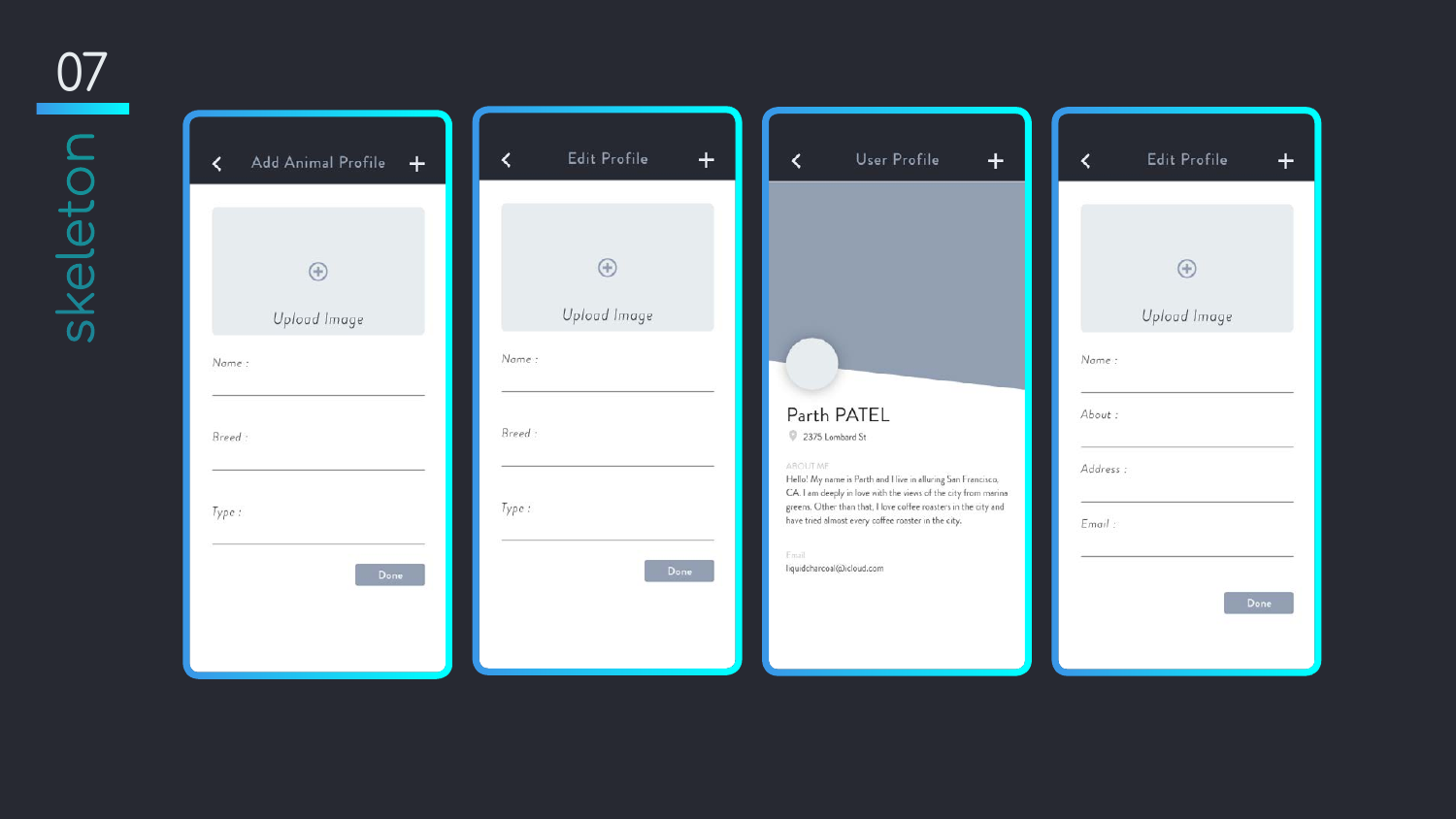08 hi-fi prototype



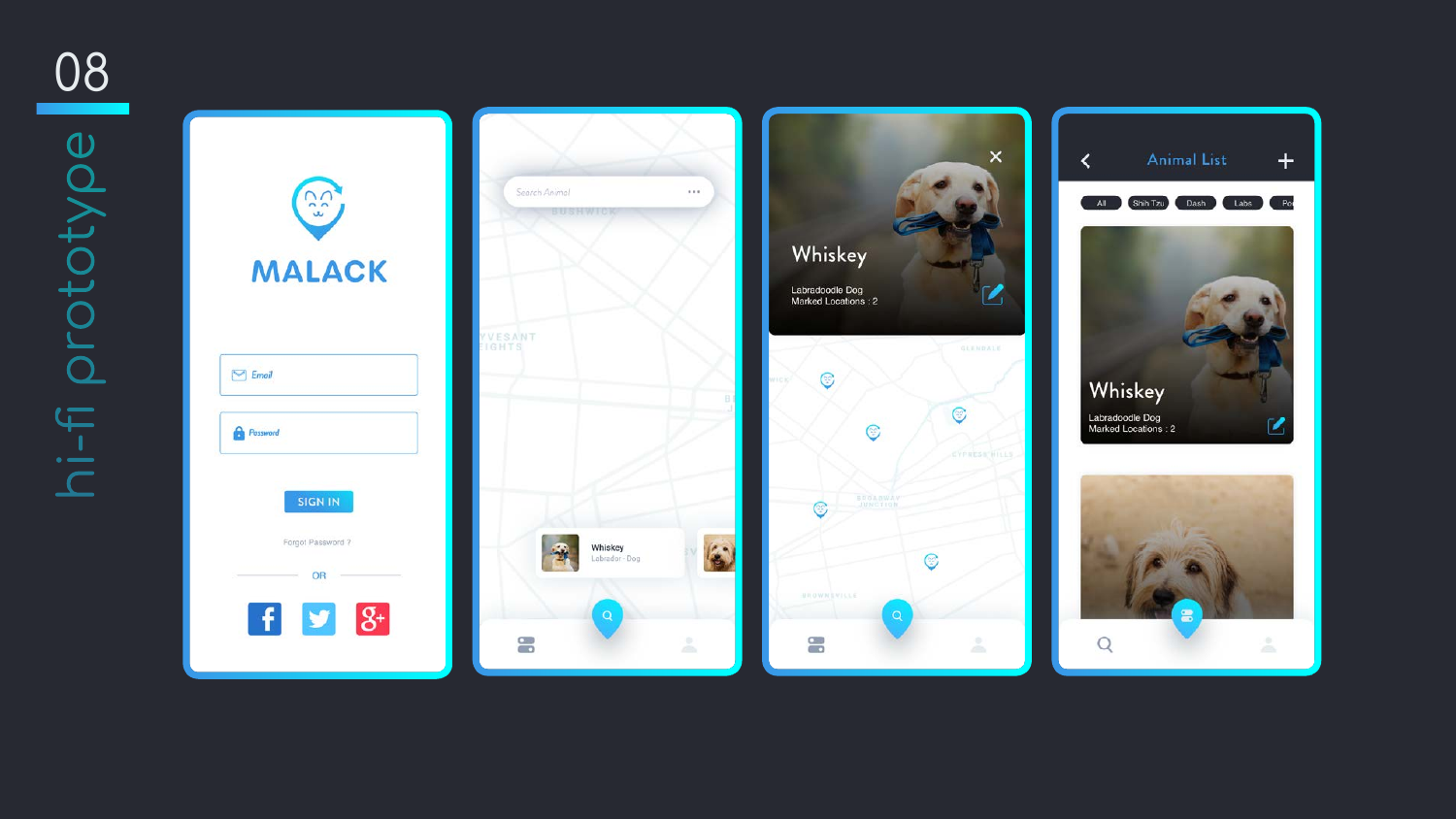Skeleton P

| <b>Add Animal Profile</b><br>$\boldsymbol{+}$ | <b>Edit Profile</b>    |
|-----------------------------------------------|------------------------|
| ⊕<br>Upload Image                             | $^{+}$<br>Upload Image |
| Nome:                                         | Nome:                  |
| Breed:                                        | Breed:                 |
| Type:                                         | Type:                  |
| Done                                          |                        |

|             | User Profile                                                                                                                   |          |
|-------------|--------------------------------------------------------------------------------------------------------------------------------|----------|
|             |                                                                                                                                |          |
|             |                                                                                                                                | Nome:    |
| Parth Patel | 2175 Lowinson Se                                                                                                               | About:   |
| 神中共神        | Hello! My name is Paris and their in also my Sex Framismo,<br>City, I am deeply in I are with the week of the city from moving | Address: |
|             | greens. Other than that, I have collect reasons in the ring and<br>have to educationed avery coffee to ease in the toty.       | Email:   |
| <b>Line</b> | i qarib kazırada ve kad sam                                                                                                    |          |

|           | <b>Edit Profile</b> |      |
|-----------|---------------------|------|
|           |                     |      |
|           | $\pm$               |      |
|           | Upload Image        |      |
| Name:     |                     |      |
| About:    |                     |      |
| Address:  |                     |      |
| $E$ mail: |                     |      |
|           |                     | Done |

 $\pm$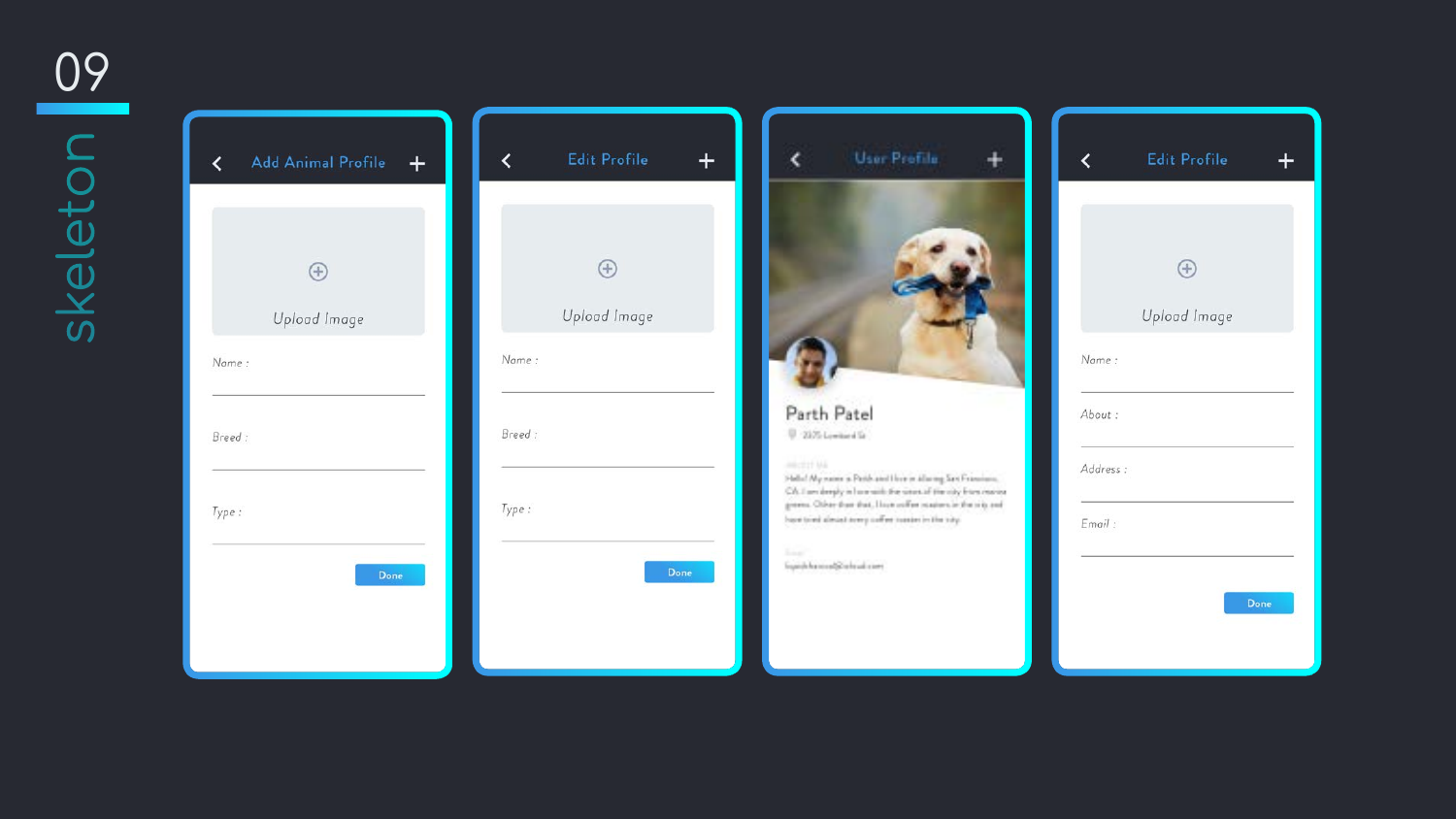10trevelopment development

# Front-End Development Technologies







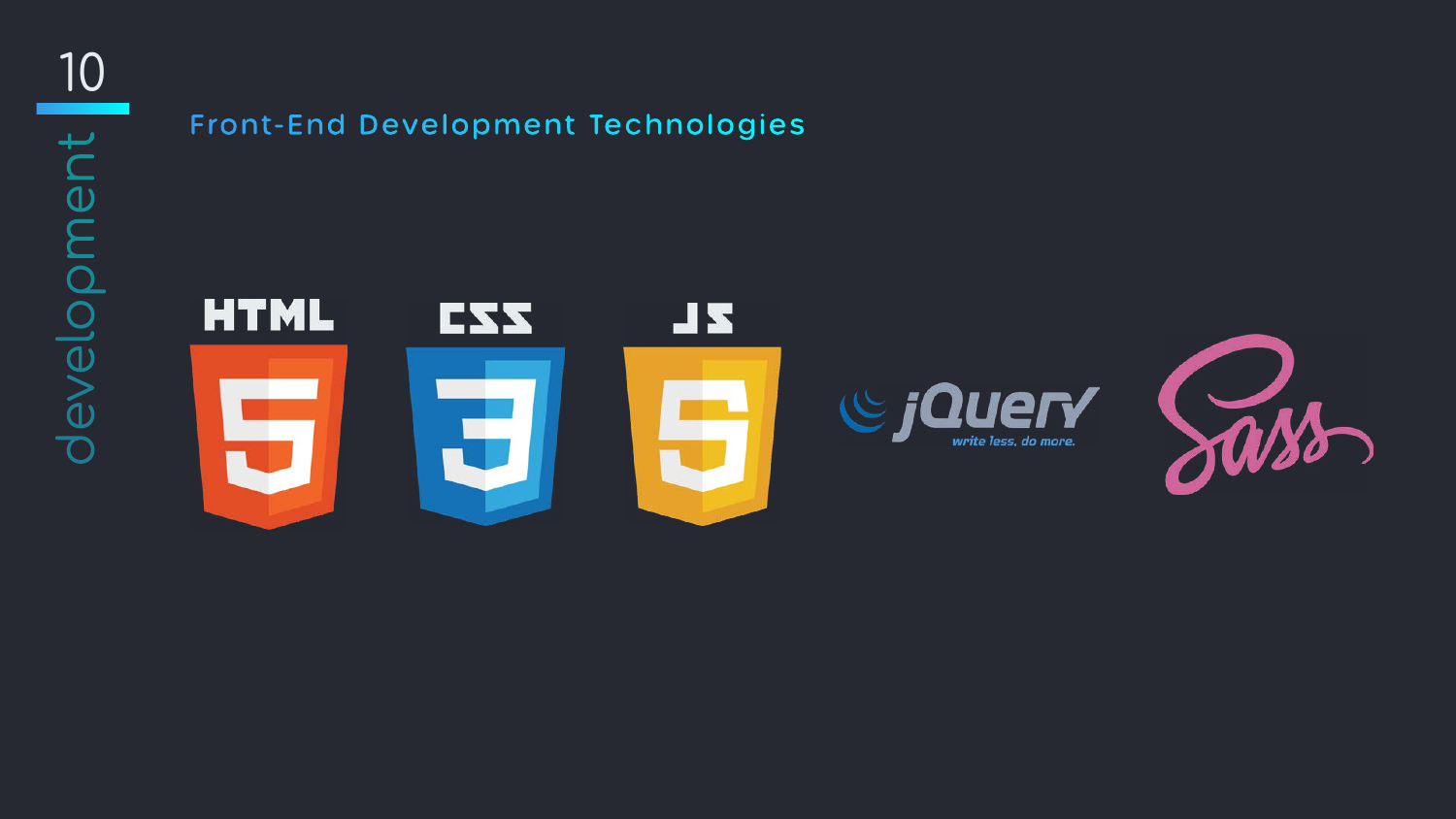

\$tool-height: 3em \$ub-fonts: urbane-rounded, sans-serif //Logo and Title Fonts \$gr-fonts: brandon-grotesque, sans-serif // Body and Title Fonts

\$fw-heavy: 900 \$fw-bold: 700 \$fw-dbold: 600 \$fw-med: 500 \$fw-reg: 400 \$fw-light: 300 \$fw-ex-light: 200 \$fw-thin: 100

\$text-right: right \$text-center: center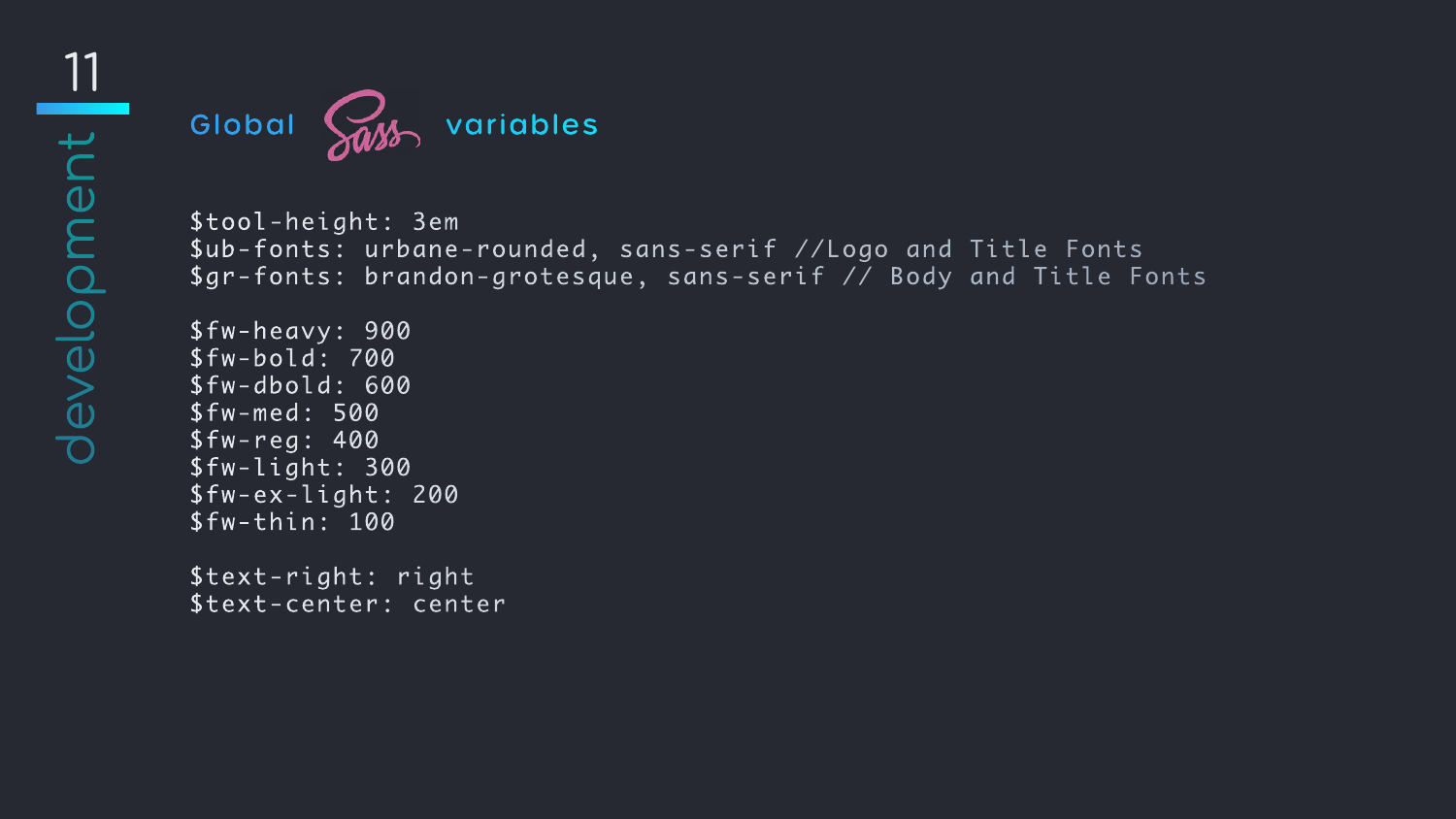

=type(\$font: \$gr-fonts, \$size: 1em, \$weight: \$fw-reg, \$align: left) font-family: \$font font-weight: \$weight text-align: \$align font-size: \$size text-rendering: auto

=text-shadow(\$x: 2px, \$y: 2px, \$blur: 5px, \$color: rgba(\$dark, 0.4)) text-shadow: \$x \$y \$blur \$color

=box-shadow(\$x: 2px, \$y: 2px, \$blur: 5px, \$color: rgba(\$dark, 0.4), \$inset: "")  $@if$  \$inset != "" +css3-prefix("box-shadow", \$inset \$x \$y \$blur \$color) @else +css3-prefix("box-shadow", \$x \$y \$blur \$color)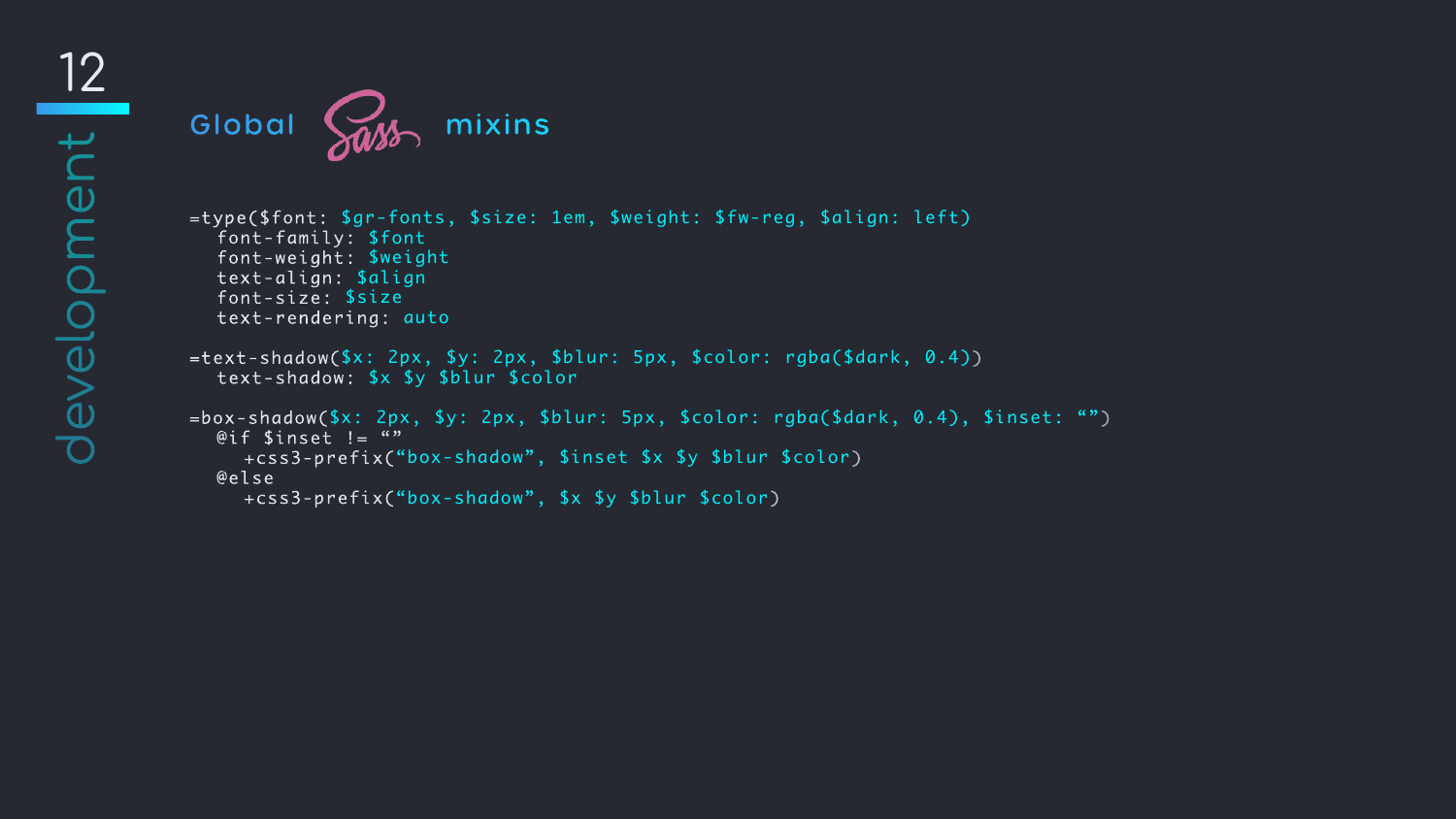# Pure CSS3 image gradient overlay





#### Original Pic **Result**

.cover-image

 background: linear-gradient( rgba(\$dark, 0.25), rgba(\$dark, 0.65) ), url('../img/animal\_list\_page/whiskey\_lab.jpg')

### With use of gradient overlay technique of CSS background property you can easily avoid,

1. Cretion of an overlay element.

2. Styling and positioning of overlay element.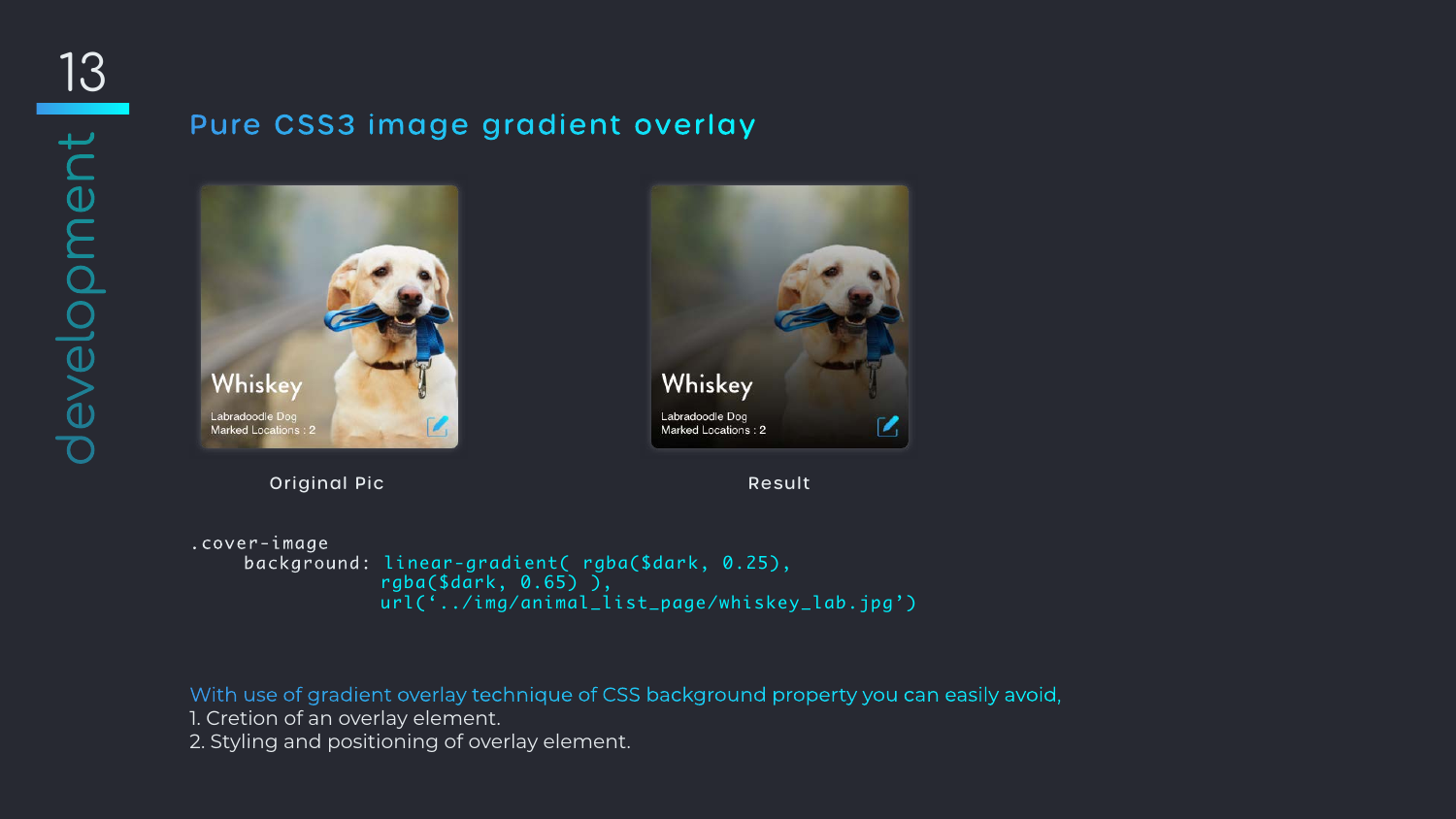# Pure CSS3 image shaping



.cover-image

```
 background: linear-gradient( rgba($dark, 0.25), 
             rgba($dark, 0.65) ), 
             url('../img/animal_list_page/whiskey_lab.jpg')
```
background-size: cover

background-repeat: no-repeat

background-position: center

• No need of image processing scipts or software. • Easy modification for future as image is still in original shape.

clip-path: polygon(0 0, 100% 0, 100% 100%, 0 calc(100% - 12vw))

### Achievment by image shaping with CSS

- 
-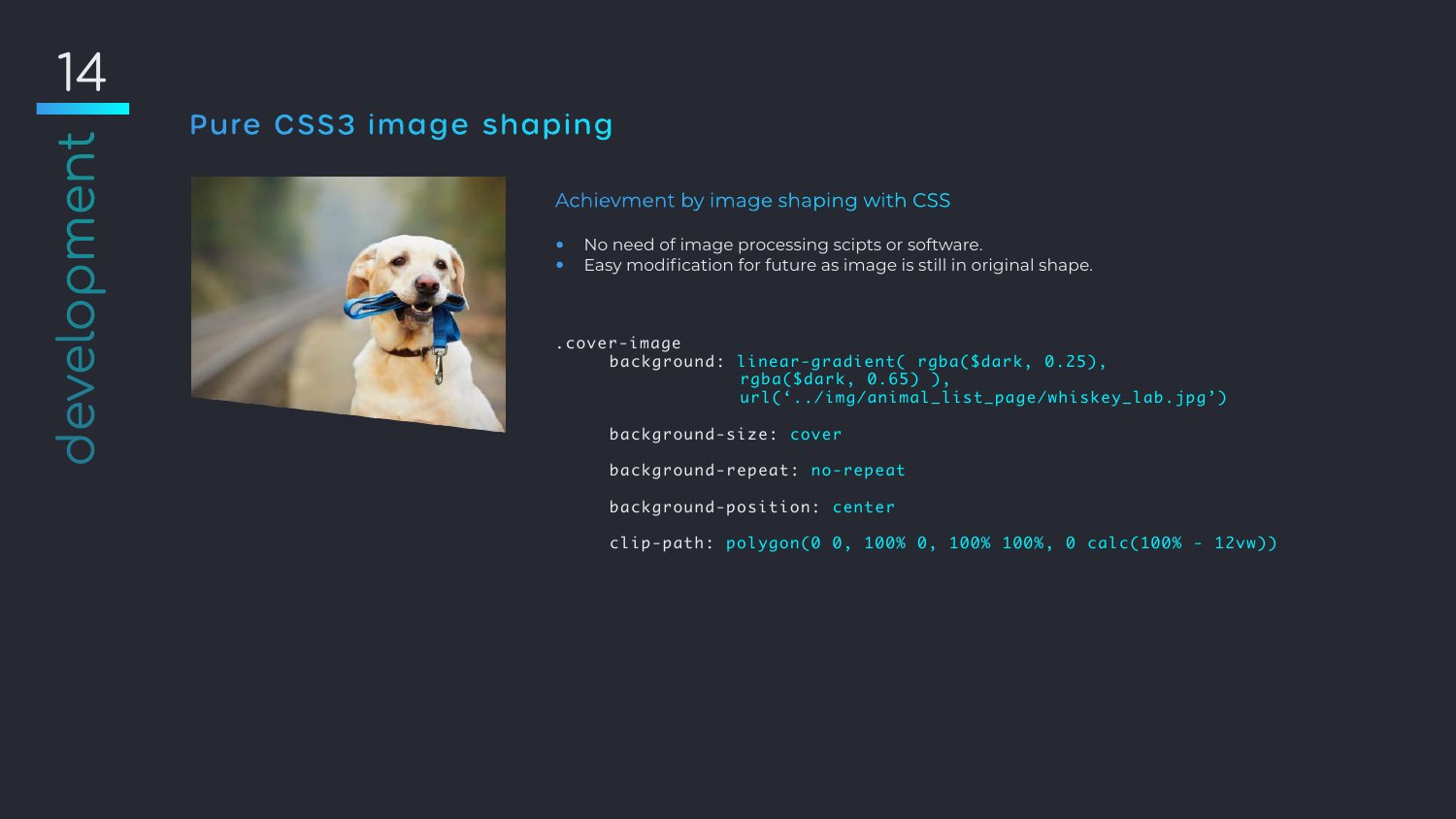# Pure CSS3 image shaping



- 
- 
- .cover-image
	-
	-
	-
	-

```
 background: linear-gradient( rgba($dark, 0.25), 
             rgba($dark, 0.65) ), 
             url('../img/animal_list_page/whiskey_lab.jpg')
```
background-size: cover

background-repeat: no-repeat

background-position: center

clip-path: polygon(0 0, 100% 0, 100% 100%, 0 calc(100% - 12vw))

#### Achievment by image shaping with CSS

• No need of image processing scipts or software. • Easy modification for future as image is still in original shape.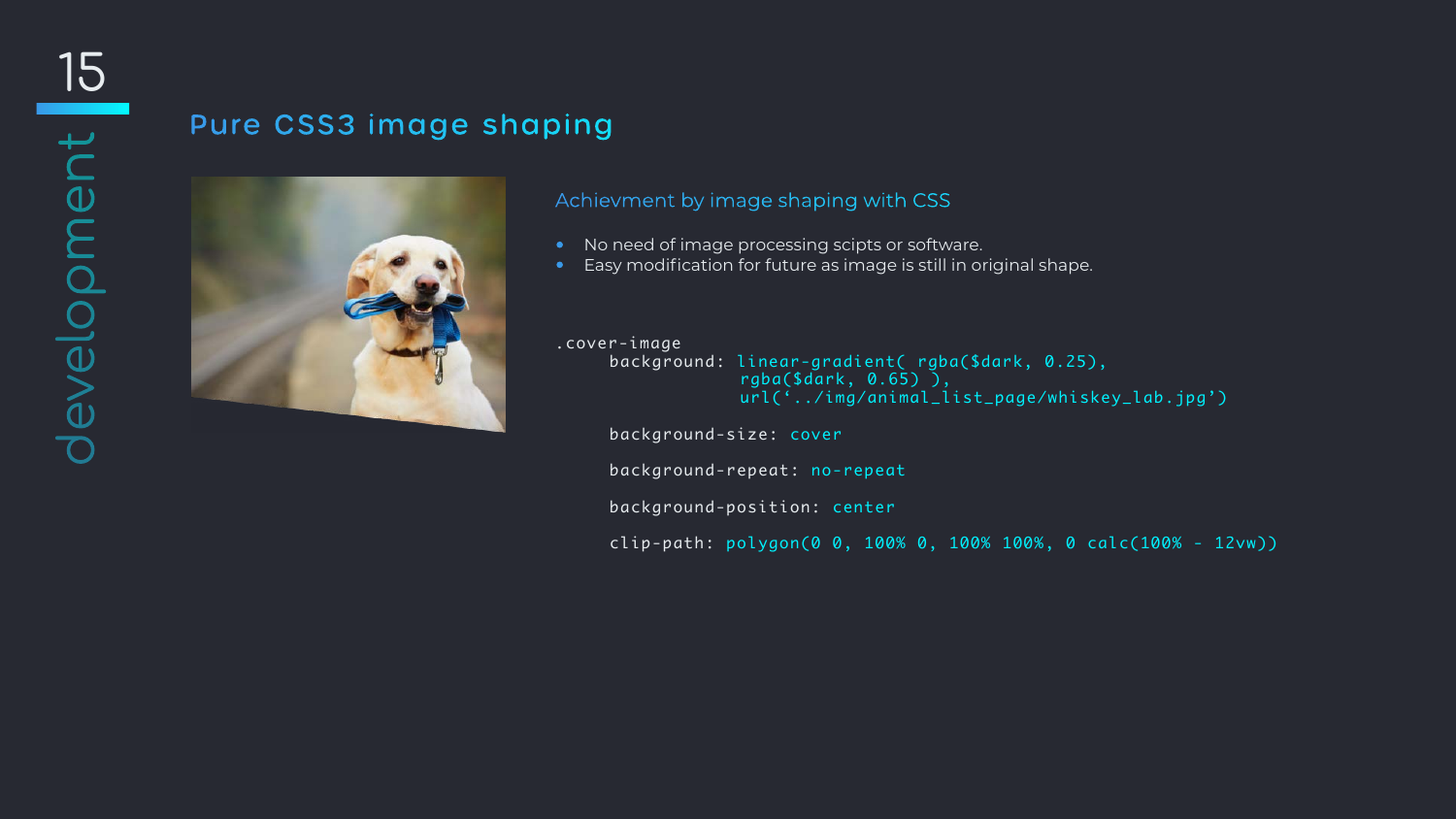# CSS styling for google map markers.



- 
- 

.cover-image [src^="http://via.placehol border-radius: 50%

Achievment by styling markers with css.

• 1. No nee to process image for marker. It will get direct shape with border radius • Wise use of CSS selectors means no JS hussle.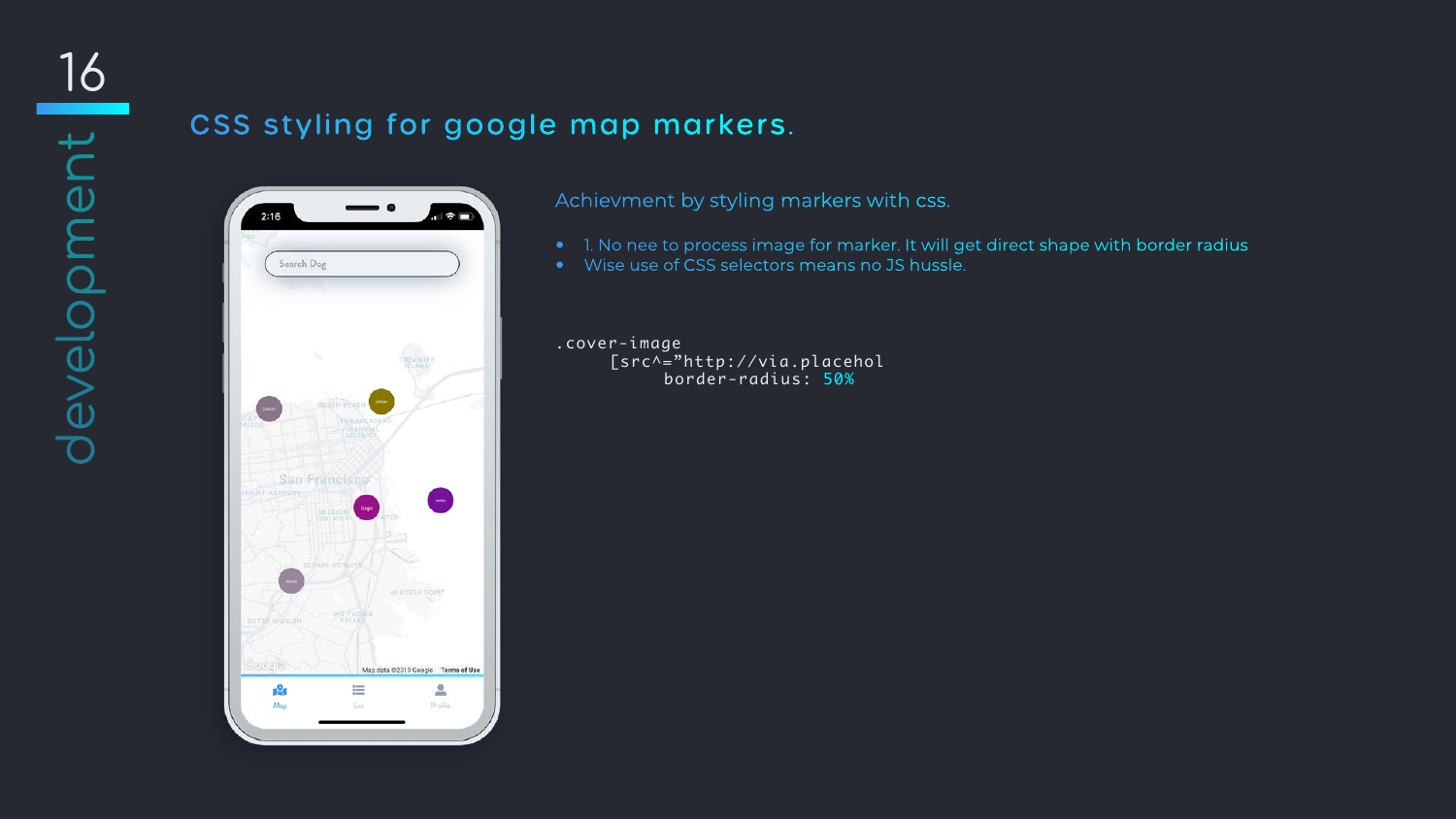## Flex-box mixin

```
=flexbox
   display: -webkit-box
   display: -webkit-flex
   display: -moz-flex
   display: -ms-flexbox
   display: flex
```
%flexbox +flexbox

```
=inline-flex
   display: -webkit-inline-box
   display: -webkit-inline-flex
   display: -moz-inline-flex
   display: -ms-inline-flexbox
   display: inline-flex
```
//----------------------------------

- .flex-child +flex(1, 1, auto)
- .flex-none +flex-none
- .flex-wrap +flex-wrap(wrap)
- .flex-vertical +flex-direction(column)
- // Flex align items .flex-align-items-center +align-items(center)
- .flex-align-items-stretch +align-items(stretch)
- .flex-align-items-start +align-items(flex-start)
- .flex-align-items-end<br>| +align-items(flex-end)

```
%inline-flex
   +inline-flex
```

```
=flex-none
  flex: none
```
#### Full Plugin at GitHub :

#### .flex-parent +flexbox

[https://github.com/theliquidcharcoal/flexbox-sass-mixin/blob/master/flex](https://github.com/theliquidcharcoal/flexbox-sass-mixin/blob/master/flexbox-mixin.sass)[box-mixin.sass](https://github.com/theliquidcharcoal/flexbox-sass-mixin/blob/master/flexbox-mixin.sass)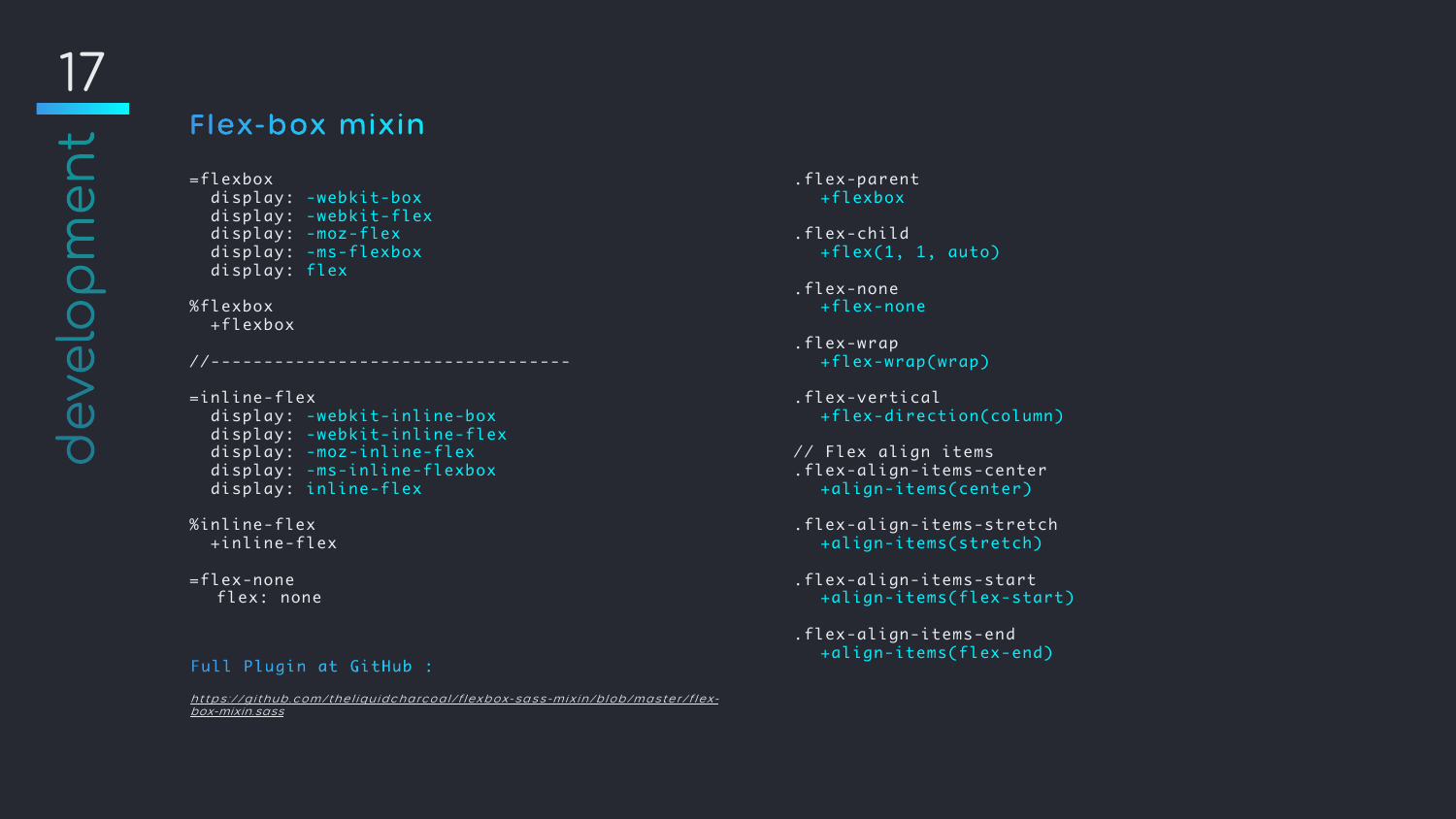## ajax based JSON database

```
\left\vert \begin{array}{cc} \texttt{let} & \texttt{db} & = & \boxed{\color{red}\end{array} \right\vert;$.ajax({
      url:'data/data.json',
      dataType:'json'
})
.done(d=\gt\{console.log(d);
    db = d;})
```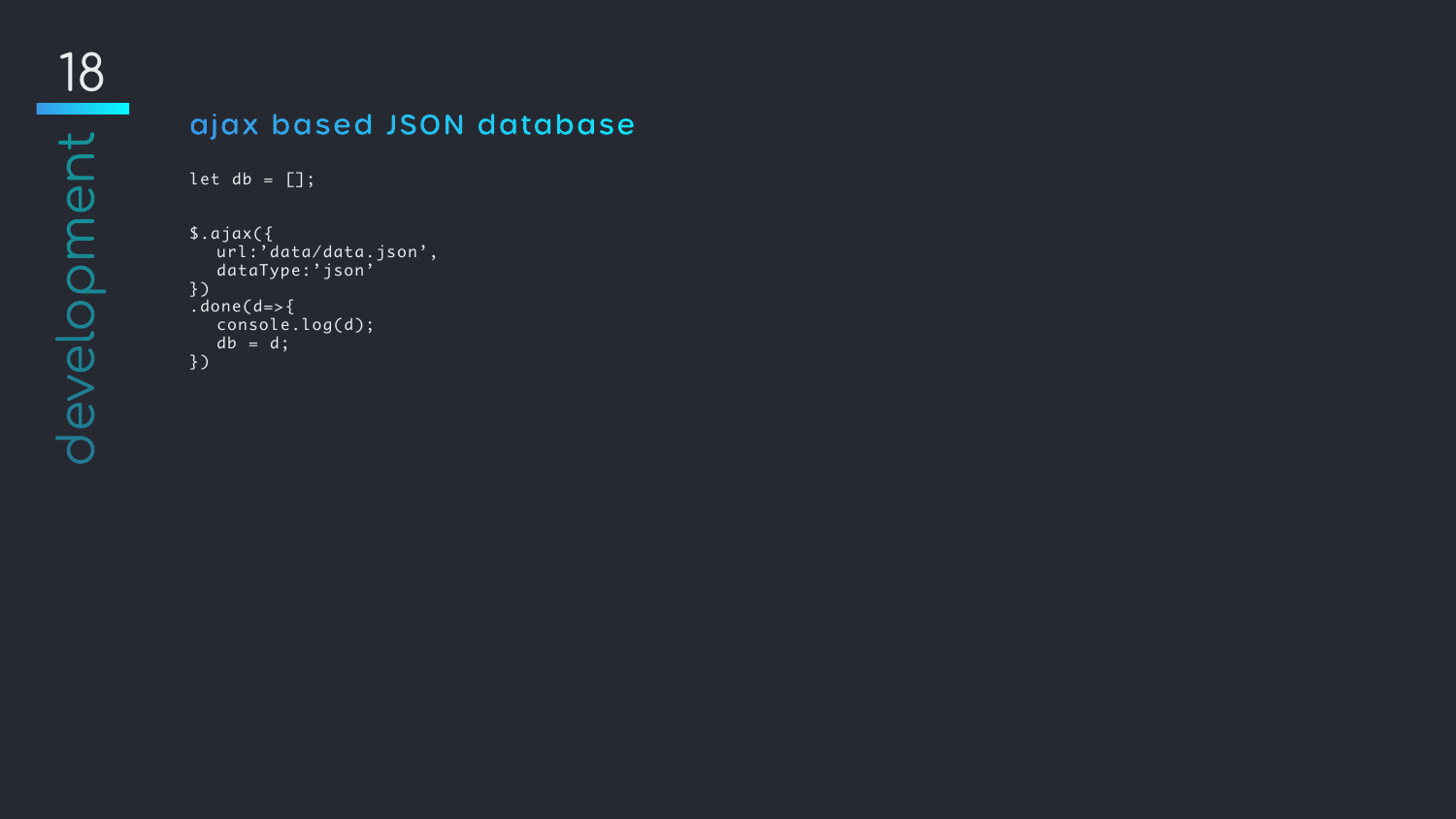## Google map Inegration

```
const showMap = async (arr,target, callback) => {
  await checkData(()=>window.google);
```

```
const tm = $(target);
  const sf = {lat:37.786227, lng:-122.399309};
 const mapControl = \{ zoom: 12, 
      mapTypeId:'roadmap', 
     streetViewControl: false,
      mapTypeControl: false,
      fullscreenControl:false,
      zoomControl: false,
      center: sf,
      title: 'amlImg',
      styles: malackMapStyle
  };
if(!tm.data("map")) {
   tm.data(
     "map",
      new google.maps.Map(tm[0], mapControl)
   );
   tm.data(
      "infoWindow",
      new google.maps.InfoWindow({
        content: ''
      })
   );
}<br>}
```

```
 if(tm.data("markers")) {
     tm.data("markers").forEach(o=>o.set-
Map(null));
  }<br>}
  tm.data("markers",[]);
  console.log(arr);
  arr.forEach(o=>{
     let marker = new google.maps.Marker({
       position: o,
      map: tm.data("map"),
       icon:{
          url: o.icon,
          scaledSize:{
            width:40,
            height:40
 }
        },
        id:o.id
     });
     tm.data("markers").push(marker);
  })
  if(callback) callback(target);
```

```
}<br>}
```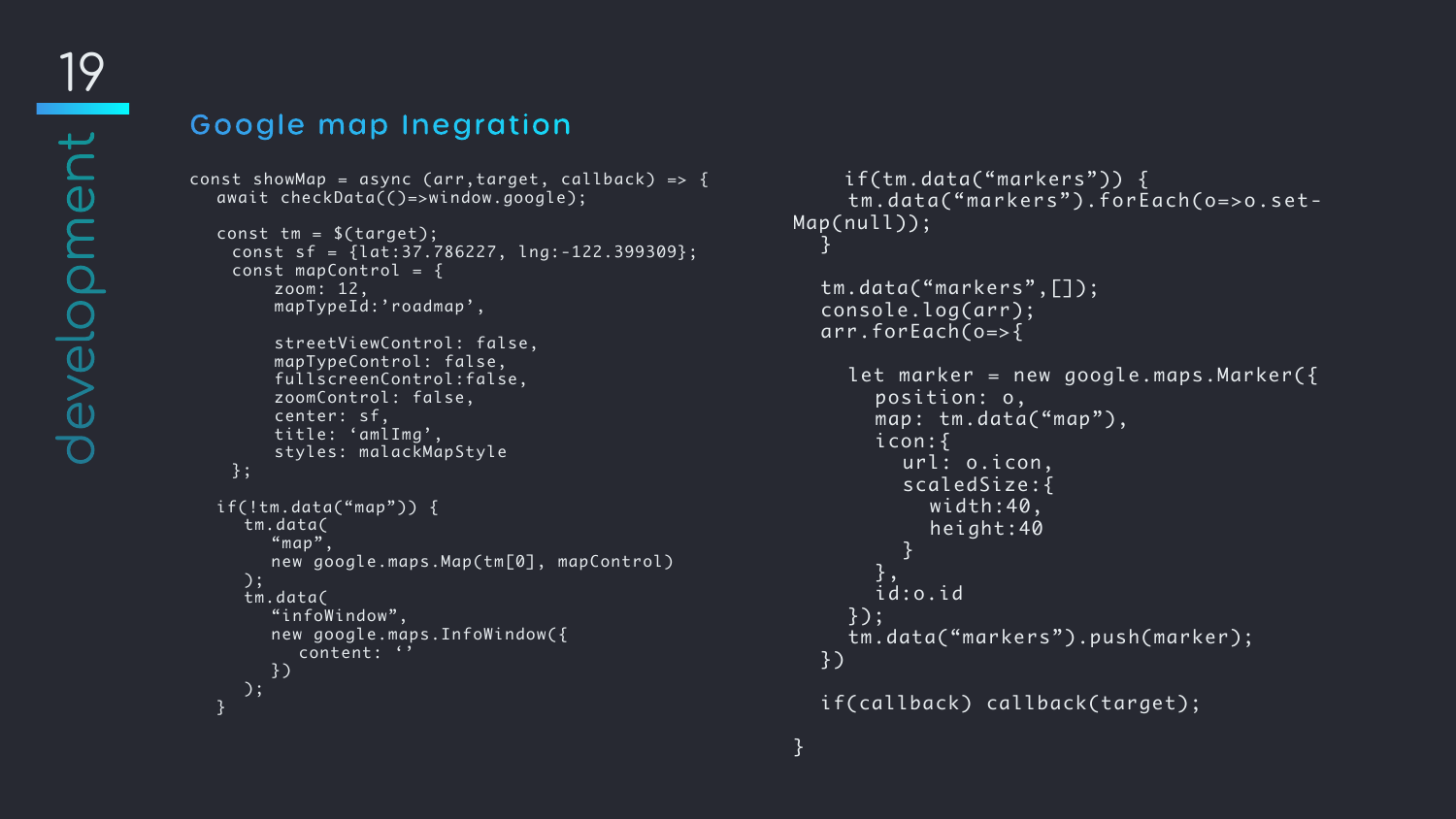# Prototype live on web

The app is live for user testing purpose only.

one can visit the link below and give their feedback at liquidcharcoal@icloud.com .

[Visit the app](http://liquidcharcoal.com/aau/wnm617/m13/malack/)

Test Login credentials:

username : user0 password : pass